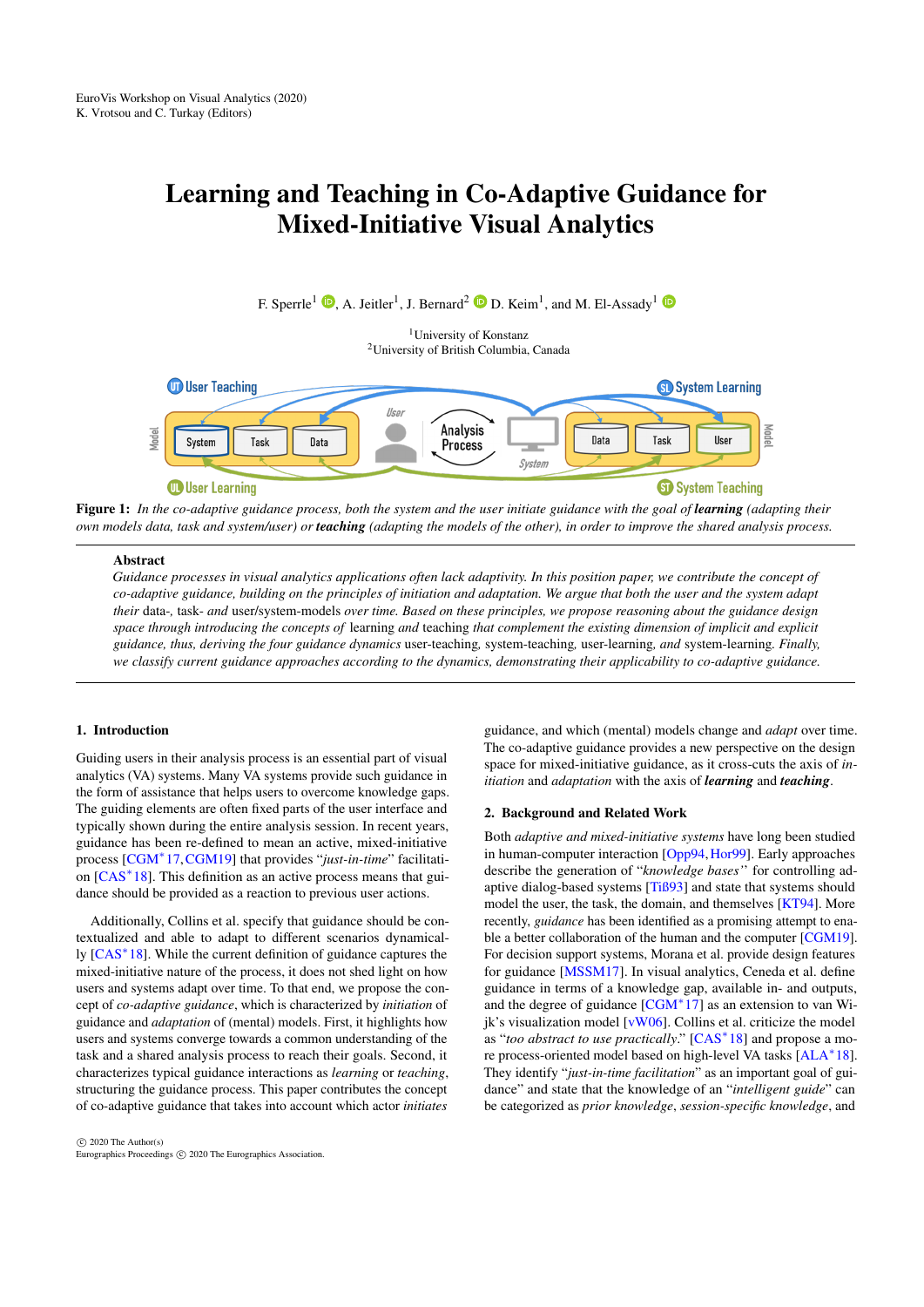*Sperrle et al. / Learning and Teaching in Co-Adaptive Guidance for Mixed-Initiative Visual Analytics*

<span id="page-1-1"></span>

<span id="page-1-0"></span>Figure 2: *Action-reaction pairs form the foundation of the co-adaptive guidance process. Reactions are observed and compared to an expectation, leading to the adaptation of the data, task or user/system models, and the derivation of new intents. Here, the user initiates the process (green arrow), and both user and system adapt. The system can also initiate the process, which would then start at the blue arrow. The grey arrows indicate the guidance dynamics system teaching (ST), user teaching (UT), system learning (SL), and user learning (UL).*

*situation knowledge* [\[CAS](#page-4-2)<sup>∗</sup> 18]. Federico et al. present a framework that incorporates "*the function and role of tacit and explicit knowledge in the analytical reasoning process*." [\[FWR](#page-4-10)<sup>∗</sup> 17] More recently, Ceneda et al. explicitly state that guidance is a mixed-initiative process that includes user- and system-guidance [\[CGM19\]](#page-4-1). Here, it is interesting to consider who initiated the guidance and who is adapting as a result. In human-machine collaboration, such adaptation process have been studied [\[Saw05,](#page-4-11)[GBDL15\]](#page-4-12) and modelled game-theoretically [\[NNPS17\]](#page-4-13). In this paper, we provide an alternative view on guidance by considering learning and teaching processes. These processes are linked to the provision of explanations and should follow principles from pedagogy, such as clarity, elicitation of responses from learners, and relevance to the learner [\[Odo14\]](#page-4-14).

Recently, Ceneda et al. (re)defined guidance as an active process [\[CGM19\]](#page-4-1), rendering several (established) approaches "*not guidance*" and effectively questioning their ability to support users in the analysis process. In this paper, we call approaches matching this new definition *active guidance* to avoid confusion with earlier systems that employ *guidance*. Further, the terms "system guidance" and "user guidance" are ambiguous. They could each describe both directions of guidance, which can (and has already) led to mix-ups. We thus propose to disambiguate the terms through including the *target* of the guidance in the name: as we further argue in this paper, the success of guidance can be measured through the *adaptation* it induces in the actor being guided. Hence, the *source* of the guidance can be considered interchangeable when comparing different guidance schemes. In this paper, we thus define *system guidance* as support to the system (by the user or another actor), and *user guidance* as support to the user (by the system or another actor).

#### 3. Co-Adaptive Guidance Process

While the target of visual analytics is the generation of hypotheses and the extraction of knowledge [\[SSS](#page-4-15)<sup>\*</sup>14], the goal of guidance is to support the analysis tasks at hand. Consequently, active guidance needs to adapt over time, taking the progression of the analysis into account. To illustrate this, we provide a detailed process of this adaptation in the *co-adaptive guidance process*, depicted in [Figu](#page-1-0)[re 2.](#page-1-0) The interaction process consists of action-reaction pairs  $\triangle \rightarrow \square$ 

that are exchanged between the user and the system. Building on the model by Gotz et al. [\[GZ09\]](#page-4-16), we define *actions* as aggregations of individual events. Actions are, in turn, aggregated into higher-level user or system *intents* **.** Each intent is associated with an *expectation* that captures if, and how much, the (mental) models of the recipient should adapt as a result of the performed action(s). Users and systems *interpret observations* and expectations with respect to the available models  $\Box \Box \Box$  and, in the case of the user, knowledge. The result of this interpretation may lead to an *adaptation*  $\Box$  of the recipient, as well as the generation of new *findings* .

As expectations are derived from intent, correctly identifying said intent is an important first step of guidance. It is particularly important that the provided guidance targets adaptation that matches the recipients expected model (data, task, user/system). A mismatch between model types might lead to the guidance being interpreted as less successful or lead to an undesired adaptation. [Figure 2](#page-1-0) shows an interaction in which all opportunities for interpretation and adaptation have been realized. In practice, many actions will not be interpreted, e.g., because most current systems lack support for intent identification, and users might choose to focus on their task at hand rather than analyzing every system action. [Figure 2](#page-1-0) also shows grey arrows that indicate the four co-adaptive guidance dynamics that will be introduced in detail in [section 4.](#page-2-0) In the remainder of this section, we introduce the concepts *initiation* and *adaptation* that characterize said dynamics.

## 3.1. Initiation of Guidance at Different Degrees

Mixed-initiative analysis processes are characterized by a range of interaction possibilities, from suggestions by the different actors, to direct analysis actions. The suggestion operations follow the guidance degrees *orienting*, *directing* and *prescribing* introduced by



Ceneda et al. [\[CGM](#page-4-0)<sup>∗</sup> 17]. In this paper, we propose to situate these guidance degrees on a spectrum that encompasses other unguided analysis operations, going beyond providing

suggestions. We argue that actors can also demonstrate their analysis through explaining and teaching their process and rationale to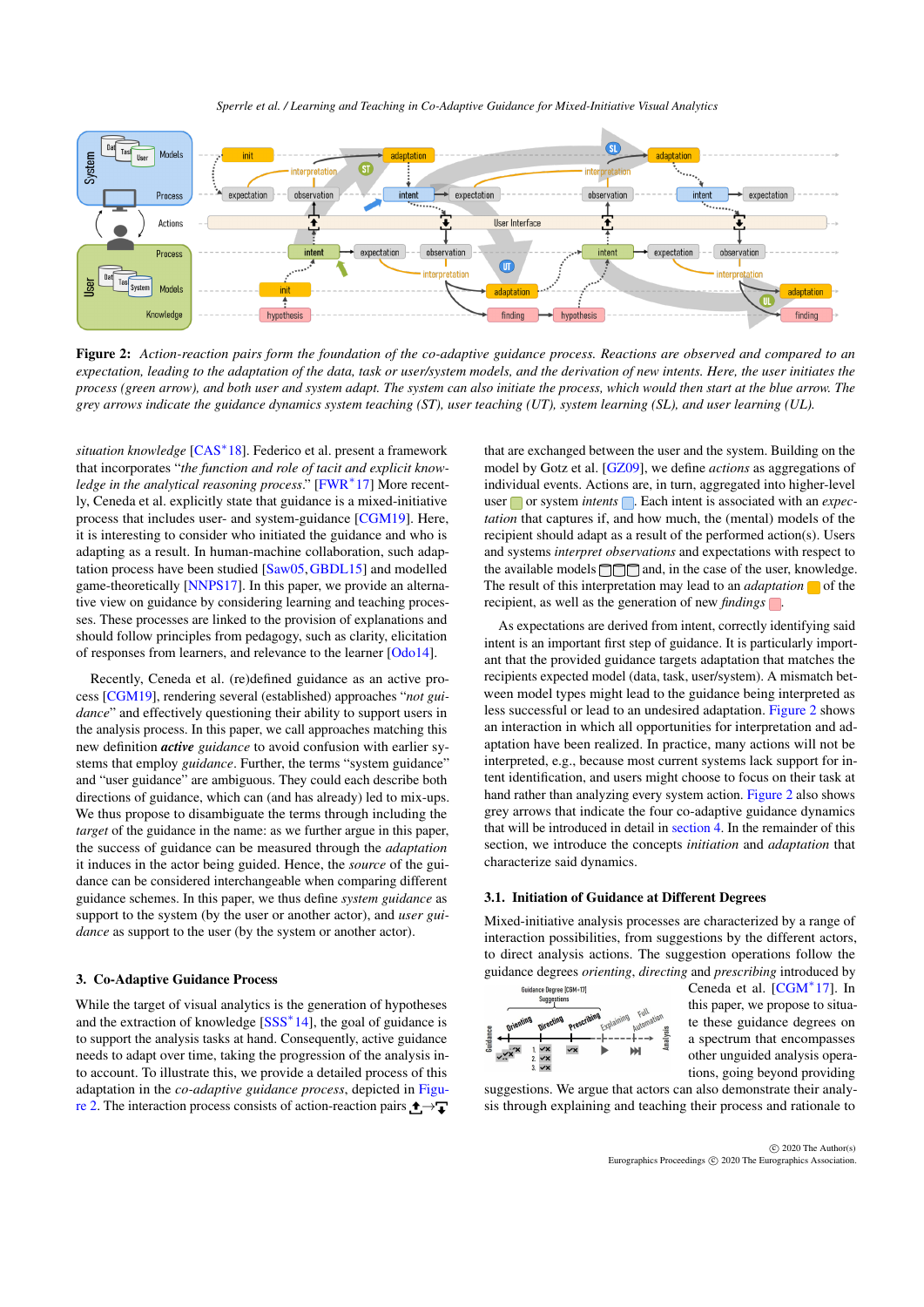<span id="page-2-1"></span>their counterpart. This explainable interaction is a step towards understanding problems to fully specify and further automate them.

We define the *initiation* of guidance as the action that starts a coadaptive guidance iteration at a given degree. Initiation can be triggered by both users and systems (see green and blue arrows in [Figu](#page-1-0)[re 2\)](#page-1-0). Ceneda et al. identified the degrees *orienting*, *directing* and *prescribing* for system-initiated guidance [\[CGM](#page-4-0)<sup>\*</sup>17]. Making these degrees available to users as well enables applications to exploit the full potential of mixed-initiative guidance. Most existing systems rely on prescribing user guidance, while some utilize the increased information content of directing guidance [\[WDC](#page-4-17)<sup>∗</sup> 18]. Eye-tracking devices, among other techniques, would provide the information necessary for orienting guidance. In current applications, the associated guidance processes, however, are typically initiated by the system, and not the user.

User-initiated guidance remains an under-explored field that holds potential for investigating efficient human-machine collaboration. As users convey more information about their tasks, preferences and needs, systems should become better at providing suitable, bespoke reactions. Consequently, they could transition from offering orienting guidance to *dictating* (partial) analysis results, raising questions of how to trade off agency versus automation [\[Hee19\]](#page-4-18). To summarize, considering guidance degrees for user-initiated guidance opens up an interesting design space that goes beyond considering *feedback* and *feedforward* [\[CGM19\]](#page-4-1) for steering the guidance process.

#### 3.2. Adaptation of Knowledge Representation Models

Krogsæter and Thomas state that knowledge-based systems require a model of the user, of the task, of the domain and of themselves (system model) [\[KT94\]](#page-4-6). According to their definition, the system model contains knowledge that the system has about its functionality and limitations. As this information is unlikely to change during the guidance process, it is not considered here. Instead, [Figure 1](#page-0-0) shows that users maintain such a system model. Additionally, users also have a task and domain model. We define *adaptation* as the summary of changes to those models during the guidance process.

While all four models store different information, which will be elaborated in more detail below, the respective adaptation processes are the same and thus combined into one in [Figure 2.](#page-1-0) Taking their current knowledge and the derived *expectation* into account, agents *interpret* and *observe* reactions. The result of the interpretation can then be used as a basis to adapt one or multiple models. For example, users might become more aware of unexplored regions of the data or additional system functionality that could be beneficial to solving the current task. Systems may capture the task users are trying to solve more accurately. Additionally, the interpretation of expected and observed reactions is precisely what fuels the human knowledge generation process, potentially turning hypotheses into findings. As described by Andrienko et al., a "*model*" is an appropriate representation of a subject under study [\[ALA](#page-4-9)<sup>∗</sup> 18]. We describe the four models based on this definition of the term.

Data Model — The data model contains information such as data distributions, descriptive statistics, identified outliers, and relations and similarities between data points. Typically, systems are expected to have a more complete data model due to their increased computational abilities.

 $\circled{c}$  2020 The Author(s) Eurographics Proceedings (C) 2020 The Eurographics Association

User Model — The system stores a specific user model for each user. This model contains all knowledge that the system has explicitly or implicitly gathered about the user. The user model aims to capture, among others, the users' knowledge, their level of expertise, potential biases, personal preferences, and personality traits. Beyond knowledge, user models should also consider cognitive abilities, such as perceptual speed, visual working memory, and verbal working memory, as personalization can counteract these inter-user differences in performance [\[CCTL15\]](#page-4-19).

System Model — The system model is the mental model of the system that users create during the analysis. It includes knowledge about the implemented algorithms with their strengths and weaknesses, available visualizations, and guidance operations that the system offers. The system model is created over time through interaction with the system, but also influenced by previous knowledge of similar systems. The system model, therefore, fundamentally influences the expectations the user has about each task outcome.

Task Model — The task model contains all knowledge that is necessary to solve the tasks along the analysis process: an order to execute tasks in, the (hypothesized) solutions, relations and similarities between tasks, and the analysis context.

#### <span id="page-2-0"></span>4. Learn or Teach: Co-Adaptive Guidance Design Space

Initiation and adaptation introduced in the previous section form the foundation of two central concepts in the co-adaptive guidance process: *learning* and *teaching*. In this context, we define the actors' learning intent as the aim to adapt themselves, with the help of knowledge provided by other actors. Conversely, we define teaching intent as the aim to induce adaptation in the other actor. *Learning guidance* and *teaching guidance* are initiated with learning intent or teaching intent, respectively. Learning and teaching are related to implicit and explicit guidance input [\[CAS](#page-4-2)<sup>∗</sup> 18]: intuitively implicit input can lead to learning, and explicit input could be considered as teaching. However, in this paper, we place the focus on which actor initiated or requested guidance, and with what intent. This is especially interesting as approaches utilizing implicit input for teaching guidance exist [\[ITB17\]](#page-4-20). It is important to note that, after requesting learning guidance, neither actor learns in isolation. Instead, the feedback from the other party is fundamental in resolving the encountered knowledge gap. Consequently, *system learning* in guidance is different from general *machine learning*. The combination of initiation and adaptation results in four different guidance dynamics that provide a process-oriented view on guidance in visual analytics: *user teaching*, *system teaching*, *system learning*, and *user learning*. During the analysis process, these dynamics often do not appear in isolation but can be interleaved, as [Figure 2](#page-1-0) illustrates. Ultimately, systems should aim to enable multiple, if not all, dynamics if they are to be mixed-initiative systems. In the following sections, we introduce each of the dynamics in more detail, followed by real-world examples that represent these principles particularly well.

#### 4.1. Guidance with Teaching Intent

*Teaching guidance* is initiated by an actor that aims to adapt the models of the other actor. Goals for teaching include providing help in a given situation in order to facilitate the analysis, informing about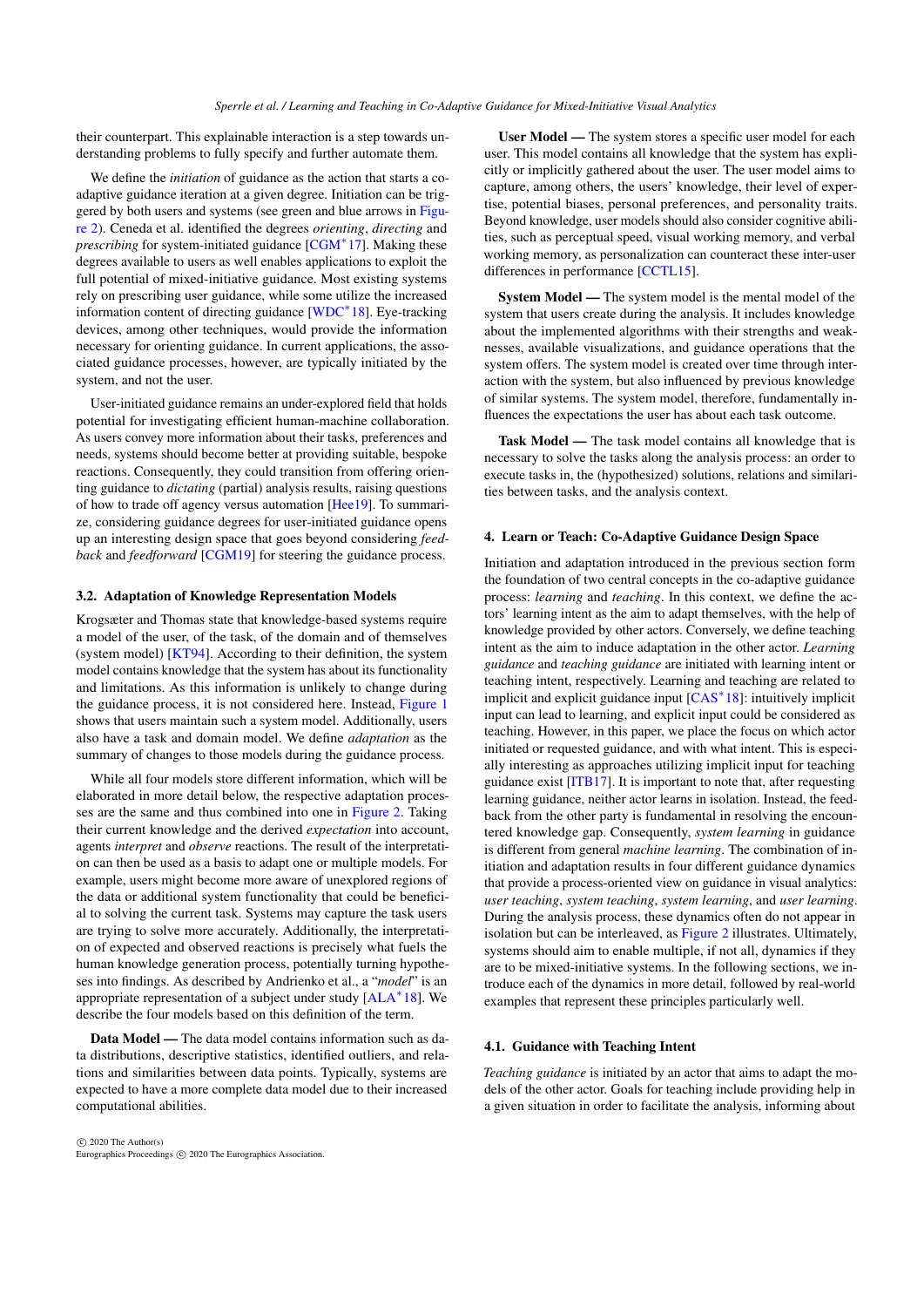<span id="page-3-0"></span>alternative analysis options, suggesting potential corrections, explaining the current model, or providing a tour as guided exploration. Typically, systems provide teaching guidance targeting the data and task models of users. In contrast, users typically teach systems about the task and their subjective preferences.

User Teaching — *User Teaching* is the most common form of guidance in modern systems, where systems  $intent$ aim to teach users. It directly translates to the  $\sqrt{ }$ original goal of guidance, which is resolving adaptation + = intent encountered knowledge gaps. To that end, sy-

stems, e.g., highlight data points to consider [\[SGL09\]](#page-4-21) or present alternative analysis pathways [\[KPHH11\]](#page-4-22).

Shao et al. [\[SSES17\]](#page-4-23) support users in exploring large scatter plot matrices with teaching guidance: based on eye-gaze data, the system shows plots that are visually dissimilar from those already explored. This guidance aims to teach users an unbiased data model that considers all data regions and maximizes the amount of information analyzed per time interval. A similar approach has been used for gaze-based pattern recommendation [\[SSV](#page-4-24)<sup>\*</sup>18]. LightGuider is a VA application for creating lighting designs [\[WSL](#page-4-25)<sup>\*</sup>19]. Here, teaching guidance supports users in efficient exploration of the large model parameter space, enabling faster task completion by providing alternative model parametrizations, while still supporting "manual inter-vention and artistic freedom." [\[WSL](#page-4-25)<sup>\*</sup>19]

System Teaching — In *system teaching* guidance, the user aims



to teach the system their understanding of the task or data. As such, it is closely related to the concept of machine teaching [\[SAC](#page-4-26)<sup>∗</sup>17]. However, while machine teaching is typically con-

cerned with providing systems with "*labels, features [or] structure*" [\[SAC](#page-4-26)<sup>∗</sup> 17], system teaching in guidance also allows systems to update their user model with, e.g., observed preferences and biases.

In current applications, system teaching is typically realized via explicit, prescribing guidance: users adapt target sliders [\[WSL](#page-4-25)<sup>\*</sup>19] or introduce entity relations [\[EFN12\]](#page-4-27). Podium, a system for ranking multi-variate data points, includes directing guidance from the user [\[WDC](#page-4-17)<sup>∗</sup> 18]. Users teach the system their understanding of the data by reordering the rows of a data table. From this guidance, the system infers a feature weighting model that captures "*which attributes contribute to a user's subjective preference for data.*" [\[WDC](#page-4-17)<sup>∗</sup> 18] As this model is transparently made available to users, they can compare expectation and observation to make changes.

#### 4.2. Guidance with Learning Intent

Actors request *learning guidance* with the intent of verifying or adapting their own models. Beyond asking for help with the analysis, the goals of learning guidance include probing the other actor's models, verifying hypotheses and understanding the current situation.



User Learning — Users initiate *user learning* with the goal **of learning about the data, the system, or its** understanding of tasks. This operation can be considered a "*probe*", providing users with

additional knowledge without necessarily advancing the analysis.Clustrophile 2, a system for interactive cluster analysis [\[CD18\]](#page-4-28), offers various algorithms and settings. When users request support

with feature selection or algorithm parametrization by toggling the *Help me decide* menu, the system provides, e.g., feature relevance scores or silhouette coefficients for selecting the number of clusters.

# System Learning — *System learning* describes guidance in



which the system requests user feedback with the aim of improving its user, task or data model. While this operation may or may not have an immediate benefit to the analysis pro-

cess, the gathered information can be used to improve further guidance as it helps systems to better understand users and tasks.

Micallef et al. [\[MSM](#page-4-29)<sup>\*</sup>17] developed an application that supports users during the generation of machine learning models with small data sets. The system employs a user model and asks users to refine features in a subset of the overall features by assigning user relevance for the overall prediction task. This step is initiated by the system to learn the user's domain knowledge, repeating the knowledge elicitation step as many times as necessary until the prediction model returns improved predictions. Further approaches include feedback-driven view exploration [\[BKSS14\]](#page-4-30) and DataTone [\[GDA](#page-4-31)<sup>\*</sup>15].

# 5. Conclusion & Research Opportunities

We have introduced the process of co-adaptive guidance in visual analytics, building on the principles of initiation and adaptation. The concept motivates four guidance dynamics, characterized in terms of *learning* and *teaching*. This characterization emphasizes the mixed-initiative nature of guidance for effective human-machine collaboration, and operationalizes how systems and users converge towards a common analysis process. Furthermore, we have argued for the extension of guidance degrees to cover system guidance. To conclude, we discuss open challenges through providing an overview of promising research opportunities for co-adaptive guidance.

Selecting Appropriate Dynamics — In a co-adaptive guidance process, both users and systems need to employ appropriate guidance dynamics. For novice users, more system-initiated teaching might be appropriate, while expert users can initiate teaching guidance themselves or respond more faithfully during system learning. As with selected guidance degree, applications should support changing dynamics during the progression of the analysis.

Degree of Adaptation — As users provide orienting, directing, and prescribing guidance, systems have to decide to what extent they adapt their models and incorporate the available information. Setting the correct learning rate determines not only both the stability and the adaptability of the system, but also to what extent users might regard the guidance as being successful. More generally, future work should investigate the effects of rejecting provided (teaching) guidance, reacting by initiating "corrective" guidance instead.

Communication of Intent — As intent plays a central role in the co-adaptive guidance process, researchers should not only investigate how it is best communicated, but also how to deal with failures in intent identification. One possible solution could be the introduction of explicit learning or teaching modes.

Quality of (Teaching) Guidance — The goal of teaching guidance is to adapt the (mental) models of the recipient. Especially in *user teaching*, further research should determine how to capture the perceived quality of the provided guidance, e.g., in relation to contained explanations and the amount of adaptation induced.